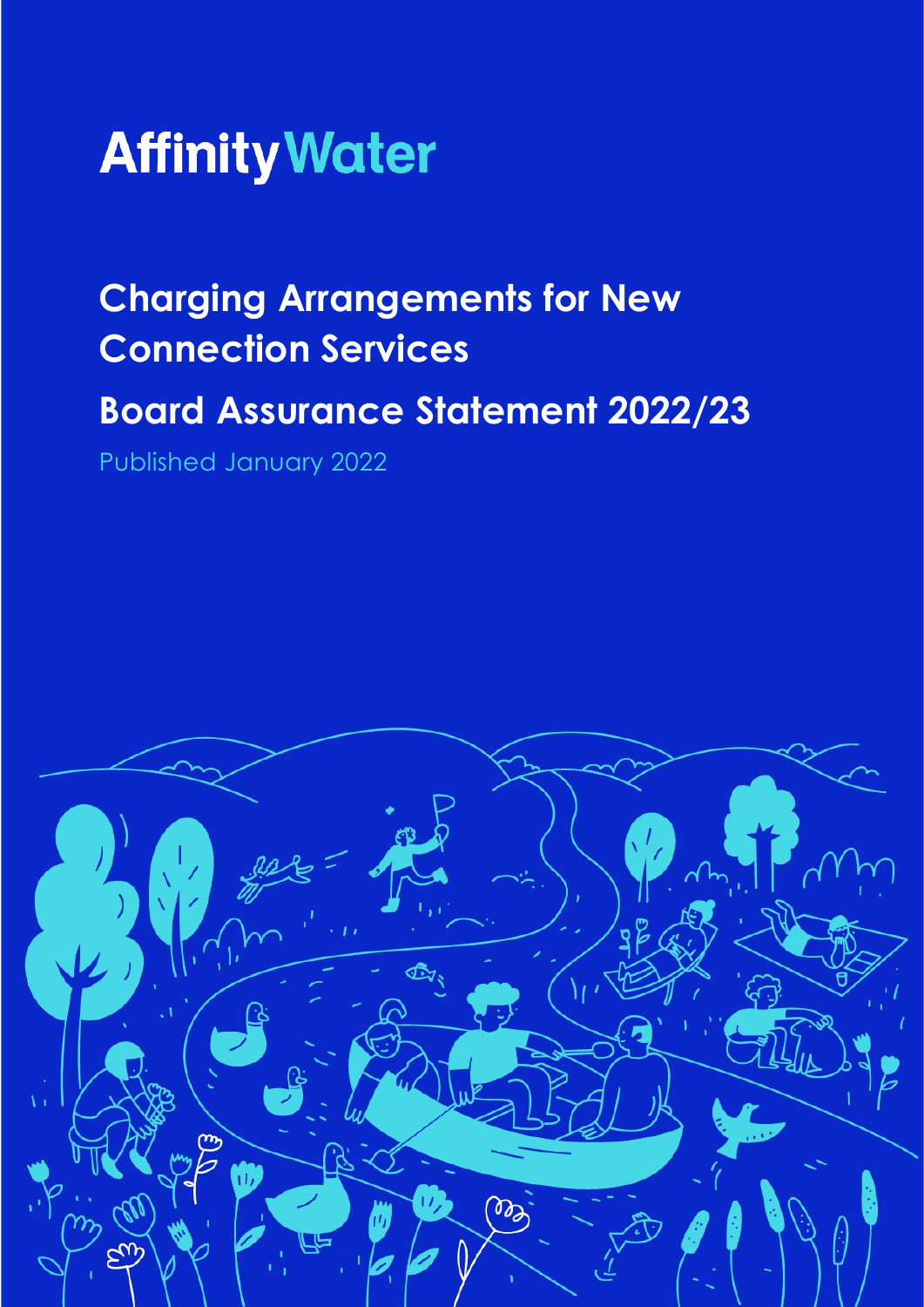## **Affinity Water**

#### **Introduction**

The charges sub-committee of Affinity Water Limited (the "Company") have overseen the preparation of our tariffs and charges for 2022/23. Both the charges sub-committee and the Board of Affinity Water Limited have:

- Reviewed the requirements published in "Information Notice 21/04", setting out Ofwat's expectations for new connection services charging arrangements 2022/23;
- Considered the requirements of Ofwat's Charging Rules for New Connection Services (English Undertakers) (October 2021) ("Ofwat's Charging Rules")
- Considered the actions undertaken by management to prepare our Charging Arrangements to meet these requirements; and
- Approved the Board Assurance Statement set out below

### **Significant Changes**

For the 2022/23 charging period the industry will use a new set of consistent worked examples; ours can be found in both our summary charges document and new connection charging arrangements publication. These can be found [here.](https://www.affinitywater.co.uk/developing/our-charges)

There is a significant increase to the total charge of some of our worked example calculations which exceed the 10% guideline threshold outlined in the Ofwat Information Notice. These charges are set out in the table below

| <b>Scenario</b> | <b>Description</b>                                                                                                         | <b>Equivalent 21/2222/23</b> |               |
|-----------------|----------------------------------------------------------------------------------------------------------------------------|------------------------------|---------------|
|                 |                                                                                                                            | <b>Charge</b>                | <b>Charge</b> |
|                 | Single connection to a house from an existing main                                                                         | £2,152                       | £2,212        |
|                 | Single connection to a block of flats from an existing main                                                                | £3,782                       | £6,331        |
|                 | Medium housing development requiring new mains and<br>communication pipe (excavation and reinstatement by others)          | £54,654                      | £76,384       |
|                 | Medium housing development requiring new mains and<br>communication pipe (excavation and reinstatement by Water<br>Company | £96.674                      | £104,254      |
|                 | Large housing development requiring new mains and communication<br>pipe (excavation and reinstatement by others)           | £181,590                     | £265,888      |
| 6               | Large housing development requiring new mains and communication<br>pipe (excavation and reinstatement by Water Company)    | £326,152                     | £361,128      |

Our Board of Directors have assessed the effects of the new charges on customers' bills for a range of different types of development using the above information and approves the impact assessments and proposed handling strategies.

These significant changes, along with our handling strategies, are referred to in our statement of significant change which can be found [here.](https://www.affinitywater.co.uk/developing/our-charges)